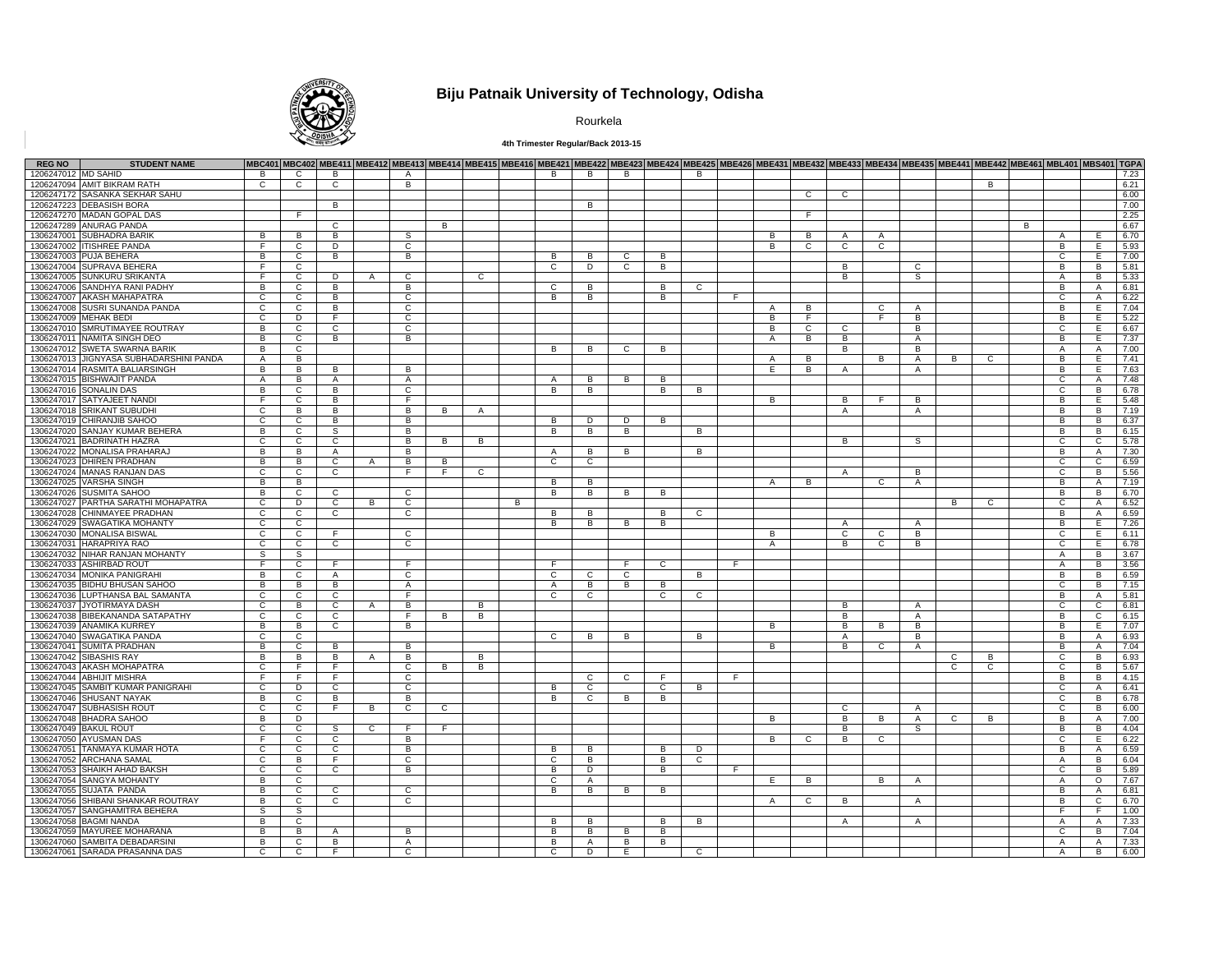

# **Biju Patnaik University of Technology, Odisha**

Rourkela

### **4th Trimester Regular/Back 2013-15**

| <b>REG NO</b>        | <b>STUDENT NAME</b>                      |                |                |                |                |                |              |                |              |                |                |              |              |                |              | MBC401 MBC402 MBE411 MBE412 MBE413 MBE414 MBE415 MBE416 MBE421 MBE422 MBE422 MBE424 MBE425 MBE426 MBE431 MBE432 MBE433 MBE434 MBE435 MBE441 MBE442 MBE461 MBL401 MBS401 TGPA |                |                |                |                     |    |   |                   |                |      |
|----------------------|------------------------------------------|----------------|----------------|----------------|----------------|----------------|--------------|----------------|--------------|----------------|----------------|--------------|--------------|----------------|--------------|------------------------------------------------------------------------------------------------------------------------------------------------------------------------------|----------------|----------------|----------------|---------------------|----|---|-------------------|----------------|------|
|                      | 1306247062 ARPITA BISWAL                 | B.             | B.             |                |                |                |              |                |              | B              | B              |              |              |                |              | $\Delta$                                                                                                                                                                     |                | B.             | $\overline{A}$ | B                   |    |   | B.                | $\overline{A}$ | 7.30 |
| 1306247063 LUCKY DAS |                                          | $\overline{B}$ | $\overline{c}$ | $\overline{c}$ |                | B              |              |                |              |                |                |              |              |                |              | $\overline{B}$                                                                                                                                                               |                | B              | $\overline{A}$ | $\overline{A}$      |    |   | В                 | $\overline{A}$ | 7.15 |
|                      | 1306247064 CHIKU BEDAVYASA               | $\mathsf{C}$   | C              | B              |                | B              | $\mathbf{C}$ |                | $\mathsf{A}$ |                |                |              |              |                |              |                                                                                                                                                                              |                |                |                |                     | В  | C | B                 | B              | 6.70 |
|                      | 1306247065 DEEPAK KUMAR MURMU            | C              | В              | $\overline{B}$ | $\overline{B}$ | $\overline{B}$ |              | C              |              | R.             | В              |              |              |                |              |                                                                                                                                                                              |                |                |                |                     |    |   | C                 | $\overline{B}$ | 6.70 |
|                      | 1306247066 SURAJ KUMAR NATH              |                | C              | B              |                | B              |              |                |              |                |                |              |              |                |              | A                                                                                                                                                                            | B              | в              |                | $\mathsf{A}$        |    |   | C                 | $\overline{A}$ | 6.67 |
| 1306247067           | <b>IPSITA BADTIA</b>                     | B.             | $\mathsf{C}$   | $\overline{A}$ |                | $\overline{A}$ |              |                |              |                |                |              |              |                |              | $\overline{A}$                                                                                                                                                               | B              |                | B.             | $\Delta$            |    |   | B                 | E.             | 7.59 |
|                      | 1306247068 ASIT KUMAR PADHI              | C              | $\overline{c}$ | $\overline{c}$ |                | $\overline{c}$ |              | $\overline{c}$ | В            |                |                |              |              |                |              |                                                                                                                                                                              |                | В              |                | B                   |    |   | C                 | Α              | 6.56 |
|                      | 1306247069 ARUNA ANAND                   | B              | C              |                |                |                |              |                |              | F.             | B              |              |              |                |              | $\mathsf{A}$                                                                                                                                                                 | C              | $\overline{A}$ | B              |                     |    |   | C                 | E              | 6.67 |
|                      | 1306247070 S. MURALIDHAR                 | $\overline{B}$ | $\overline{c}$ | B              |                |                | В            | B              | В            |                |                |              |              |                |              |                                                                                                                                                                              |                | Α              |                | B                   |    |   | $\overline{C}$    | B              | 7.00 |
|                      | 1306247071 HARIBANDHU KUSUM              | C              | $\mathsf{C}$   | B              |                | B              |              |                |              |                |                |              |              |                |              | B.                                                                                                                                                                           | B              | В              |                | C                   |    |   | B                 | Е              | 6.93 |
| 1306247072           | SUVENDU KUMAR MAHI                       | $\mathsf{C}$   | $\mathsf{C}$   |                |                |                |              |                |              |                | $\mathbf{C}$   | B            | $\mathsf{C}$ | C.             |              |                                                                                                                                                                              |                | $\overline{A}$ |                | B                   |    |   | C.                | B              | 6.56 |
|                      | 1306247073 PALLAVA KESHARI NAIK          | $\overline{c}$ | C              | $\overline{B}$ | B              | ਟ              |              | $\overline{c}$ |              | B              | $\overline{c}$ |              |              |                |              |                                                                                                                                                                              |                |                |                |                     |    |   | A                 | B              | 6.56 |
|                      | 1306247074 SUMAN DASH                    | B              | C              |                |                |                |              |                |              | B              | B              |              | B            |                |              |                                                                                                                                                                              |                | $\overline{A}$ |                | B                   |    |   | B                 | E              | 7.29 |
|                      | 1306247075 PHULMANI EKKA                 | $\overline{c}$ | B              | B              | $\mathsf{A}$   | B              | A            |                |              | R.             | B              |              |              |                |              |                                                                                                                                                                              |                |                |                |                     |    |   | R.                | $\overline{B}$ | 7.07 |
|                      | 1306247076 HADU BANDHU PRADHAN           | B              | C              | B              | B              | B              | В            |                |              | B              | C              |              |              |                |              |                                                                                                                                                                              |                |                |                |                     |    |   | В                 | B              | 6.81 |
|                      | 1306247077 MANASA RANJAN DAS             | B              | $\mathsf{C}$   | B              | $\overline{A}$ | B              |              | B              |              |                |                |              |              |                |              |                                                                                                                                                                              |                | B              |                | B                   |    |   | $\overline{A}$    | $\mathbf C$    | 7.00 |
|                      | 1306247078 ANKITA PANDA                  | $\overline{A}$ | C              | $\overline{B}$ |                | В              |              |                |              | $\overline{B}$ | В              |              | B            | $\overline{B}$ |              |                                                                                                                                                                              |                |                |                |                     |    |   | $\overline{B}$    | E              | 7.26 |
|                      | 1306247079 JAYASHRI MALLICK              | B              | C              | B              |                | B              |              |                |              |                |                |              |              |                |              | B                                                                                                                                                                            | C              |                | $\mathbf{C}$   | $\mathsf{A}$        |    |   | A                 | Е              | 7.11 |
|                      | 1306247080 ANUP KUMAR TRIPATHY           | $\overline{B}$ | $\mathsf{C}$   | $\overline{c}$ |                | c              |              |                |              | R.             | B              | B.           | B            |                |              |                                                                                                                                                                              |                |                |                |                     |    |   | B                 | E              | 6.93 |
|                      | 1306247081 LOREN MOHAPATRA               |                |                |                |                |                |              |                |              |                |                |              |              |                |              |                                                                                                                                                                              |                |                |                |                     |    |   |                   |                |      |
|                      |                                          | C              | $\mathsf{C}$   |                |                |                |              |                |              | B              |                | $\mathbf{C}$ |              | C              | B.           |                                                                                                                                                                              |                | $\mathsf{A}$   |                | B                   |    |   | В                 | $\overline{A}$ | 6.81 |
| 1306247082           | <b>BISHNUPRIYA DALA</b>                  | $\mathsf{C}$   | $\mathsf{C}$   | $\mathsf{C}$   | B              | $\mathsf{C}$   | B            |                |              |                |                |              |              |                |              |                                                                                                                                                                              |                | $\overline{A}$ |                | B                   |    |   | C                 | E              | 6.89 |
|                      | 1306247083 LALA ABHISEK RAY              | s              | S              | s              | S              | s              |              | S              |              |                |                |              |              |                |              |                                                                                                                                                                              |                | S              |                | S                   |    |   | C                 | B              | 1.11 |
|                      | 1306247084 PRIYA PARAMITA BEURA          | B              | B              | F              |                | $\mathbf{C}$   |              |                |              | B              | B              |              | C            | В              |              |                                                                                                                                                                              |                |                |                |                     |    |   | B                 | B              | 6.19 |
|                      | 1306247085 SUKHADA TRIPATHY              | $\mathsf{A}$   | B              | A              |                | A              |              |                |              | A              | $\mathsf{A}$   |              | B            | B              |              |                                                                                                                                                                              |                |                |                |                     |    |   | R.                | $\mathsf{A}$   | 7.63 |
|                      | 1306247086 DILLIP KUMAR SWAIN            | S.             | S              |                |                |                |              |                |              |                |                |              |              |                |              |                                                                                                                                                                              |                |                |                |                     |    |   | F.                | F.             | 1.00 |
|                      | 1306247087 SANGAM KESHARI BHOLA          | $\mathbf{C}$   | $\mathbf{C}$   | B              |                | $\mathbf{C}$   | B            | $\mathsf{C}$   |              | C              | $\mathbf{C}$   |              |              |                |              |                                                                                                                                                                              |                |                |                |                     |    |   | C                 | $\overline{A}$ | 6.44 |
|                      | 1306247088 BANISHREE ROUT                | $\overline{B}$ | B              | $\overline{c}$ |                | $\overline{B}$ |              |                |              | $\overline{B}$ | B              | C            |              |                | $\mathsf{A}$ |                                                                                                                                                                              |                |                |                |                     |    |   | в                 | B              | 6.85 |
|                      | 1306247089 BIDYADHAR SAHOO               | $\mathbf{C}$   | C              | F.             |                | C              | $\mathsf{C}$ | C              |              |                |                |              |              |                |              |                                                                                                                                                                              |                | C              |                | B                   |    |   | C                 | C              | 5.67 |
|                      | 1306247090 JAYASHREE BHUYAN              | $\overline{B}$ | C.             | B              |                | B              |              |                |              |                |                |              |              |                |              | A                                                                                                                                                                            | B.             | B              |                | B                   |    |   | В                 | C              | 6.93 |
|                      | 1306247091 MADHUSMITA PATEL              | F.             | C              | F.             |                | F.             |              |                |              |                |                |              |              |                |              | $\mathsf{A}$                                                                                                                                                                 | $\mathbf{C}$   |                | F.             | B                   |    |   | $\mathsf{A}$      | $\circ$        | 5.11 |
|                      | 1306247092 AUROBINDA MOHANTY             | F.             | B.             | B              |                | B              |              |                |              | C              | C              | <b>B</b>     | B.           |                |              |                                                                                                                                                                              |                |                |                |                     |    |   | $\overline{A}$    | $\overline{A}$ | 6.37 |
|                      | 1306247093 HARIHARA SWAIN                | F              | F              |                |                |                |              |                |              | C              | E              | C.           | C            |                |              |                                                                                                                                                                              |                |                |                |                     | C  | E | A                 | B              | 4.67 |
|                      | 1306247094 ABHILIPSA HATI                | F.             | C              |                |                |                |              |                |              | B              | C              |              |              |                |              | $\mathsf{A}$                                                                                                                                                                 | B              | B              |                | B                   |    |   | В                 | $\circ$        | 6.70 |
|                      | 1306247095 SAMBIT SAHOO                  | E              | B              | C              |                | E              | B            | B              |              | C              | C              |              |              |                |              |                                                                                                                                                                              |                |                |                |                     |    |   | В                 | C              | 5.41 |
|                      | 1306247096 SURYA NARAYAN SAHU            | C              | F.             | F.             | $\mathsf{A}$   | B              | $\mathbf{C}$ |                |              |                |                |              |              |                |              |                                                                                                                                                                              |                | в              |                | B                   |    |   | B                 | $\mathsf{A}$   | 6.15 |
|                      | 1306247097 MANAGOBINDA MISHRA            | B              | B              | B              |                | B.             | $\mathbf{C}$ | $\mathsf{C}$   |              | C              | B              |              |              |                |              |                                                                                                                                                                              |                |                |                |                     |    |   | B                 | $\overline{A}$ | 6.74 |
|                      | 1306247098 AVILASH PANIGRAHI             | C              | С              | c              | B              | B              | C            |                |              |                |                |              |              |                |              |                                                                                                                                                                              |                | В              |                | B                   |    |   | B                 | B              | 6.59 |
|                      | 1306247099 VINAYAK KUMAR GUPTA           | B              | B              | B              | $\mathsf{A}$   | B              | $\mathbf{C}$ |                |              |                |                |              |              |                |              |                                                                                                                                                                              |                | В              |                | B                   |    |   | C                 | B              | 6.93 |
|                      | 1306247100 MANOHAR G PRADHAN             | В              | B              | B              | A              | B              | В            |                |              |                |                |              |              |                |              |                                                                                                                                                                              |                | в              |                | A                   |    |   | C                 | A              | 7.26 |
|                      | 1306247101 ATISH KUMAR                   | $\mathsf{A}$   | B              | S              |                | A              |              |                |              | B              | А              | B.           | B            |                |              |                                                                                                                                                                              |                |                |                |                     |    |   | $\mathsf{A}$      | B              | 6.59 |
|                      | 1306247102 PRIYANKA SAHAY                | D              | B              | B              |                | $\Delta$       |              |                |              | A              | $\overline{A}$ | B            |              | C              |              |                                                                                                                                                                              |                |                |                |                     |    |   | C                 | E              | 7.15 |
|                      | 1306247103 SUBRAT KUMAR KARAMCHAND NAYAK | $\overline{c}$ | C              | Þ              |                | $\overline{c}$ | С            |                | B            |                |                |              |              |                |              |                                                                                                                                                                              |                |                |                |                     | C  | C | В                 | Α              | 6.26 |
|                      | 1306247104 UMESH SHARMA                  | B              | B              | B              | $\mathsf{A}$   |                | $\mathsf{A}$ | B              |              |                |                |              |              |                |              |                                                                                                                                                                              |                | B              |                | B                   |    |   | В                 | B              | 7.19 |
|                      | 1306247105 M SRIKANT SEKHAR              | C              | B              | c              |                | $\mathsf{C}$   |              |                |              |                |                |              |              |                |              | в                                                                                                                                                                            | в              |                | B              | C                   |    |   | В                 | E              | 6.74 |
|                      | 1306247106 AYUSH KUMAR MOHANTY           | D              | C              | C              | $\mathsf{A}$   | B              | $\mathsf{C}$ |                |              |                |                |              |              |                |              |                                                                                                                                                                              |                | C.             |                | C                   |    |   | C                 | $\mathsf{A}$   | 6.44 |
|                      | 1306247107 SANHITA SWAIN                 | S              | S              |                |                |                |              |                |              |                |                |              |              |                |              |                                                                                                                                                                              |                |                |                |                     |    |   | F.                | F              | 1.00 |
| 1306247108 G SWAPNA  |                                          | $\overline{A}$ | В              | B              |                | В              |              |                |              | В              | В              |              | В            | В              |              |                                                                                                                                                                              |                |                |                |                     |    |   | В                 | B              | 7.07 |
|                      | 1306247109 DEEPAK KUMAR PATRA            | $\mathsf{C}$   | C              | C              |                | $\mathbf{C}$   |              |                |              | C              | B              | C            | F.           |                |              |                                                                                                                                                                              |                |                |                |                     |    |   | A                 | $\mathsf{A}$   | 6.00 |
|                      | 1306247110 AKANKSHA PRERNA TOPPO         | В              | В              | B              |                | C              |              |                |              |                |                |              |              |                |              | в                                                                                                                                                                            | в              |                | B              | в                   |    |   | A                 | E.             | 7.15 |
|                      |                                          |                |                |                |                |                |              |                |              |                |                |              |              |                |              |                                                                                                                                                                              |                |                |                |                     |    |   |                   |                |      |
| 1306247112 PUJA RANI | 1306247111 SANDHYA RANI GIRI             | В<br>B         | В<br>B         |                |                |                |              |                |              | C              | B              |              |              |                |              | A                                                                                                                                                                            | B<br>B         |                | A<br>B         | B<br>$\overline{A}$ | В  | B | Α<br>$\mathbf{C}$ | $\circ$<br>E   | 7.59 |
|                      |                                          |                |                |                |                |                |              |                |              | C              |                |              |              |                |              | Α                                                                                                                                                                            |                |                |                |                     |    |   |                   |                | 7.26 |
|                      | 1306247113 KHUSHBOO SINGH                | C              | В              | C              |                | B              |              |                |              |                | B              | C            | B            |                |              |                                                                                                                                                                              |                |                |                |                     |    |   | A                 | $\overline{A}$ | 6.70 |
|                      | 1306247114 RASHMI RANJAN PANDA           | $\mathbf{C}$   | B              | F              | B              | B              | В            |                |              | C              | C              |              |              |                |              |                                                                                                                                                                              |                |                |                |                     |    |   | В                 | B              | 6.07 |
|                      | 1306247115 PARTHA SARATHI SAMAL          | s              | s              | S              |                | s              |              |                |              | s              | S              | S.           | s            |                |              |                                                                                                                                                                              |                |                |                |                     |    |   | В                 | B              | 1.15 |
|                      | 1306247116 ROHIT KUMAR JHA               | B              | В              | B              |                | A              |              |                |              | Α              | В              | B            | В            |                |              |                                                                                                                                                                              |                |                |                |                     |    |   | В                 | B              | 7.19 |
|                      | 1306247117 AUROVIND KHUNTIA              | В              | C              | C              |                | B              |              |                |              | C              |                |              | В            | D              | E            |                                                                                                                                                                              |                |                |                |                     |    |   | A                 | B              | 6.00 |
|                      | 1306247118 PRITY KUMARI                  | $\overline{B}$ | В              | в              |                | Α              |              |                |              | C              | В              | C            | В            |                |              |                                                                                                                                                                              |                |                |                |                     |    |   | C                 | $\overline{A}$ | 6.93 |
|                      | 1306247119 ROHIT RATH                    | B              | B              | В              |                | A              |              |                |              | B              | В              | C            |              | С              |              |                                                                                                                                                                              |                |                |                |                     |    |   | C                 | A              | 6.93 |
|                      | 1306247120 MONALISA DEHURY               | В              | В              | C              |                | B              |              |                |              | C              | в              | B            | в            |                |              |                                                                                                                                                                              |                |                |                |                     |    |   | C                 | A              | 6.81 |
|                      | 1306247121 POULAMI GHOSH                 | B              | в              | B              |                | B              |              |                |              |                | в              | C            | В            |                |              |                                                                                                                                                                              |                |                |                |                     |    |   | В                 | Α              | 6.96 |
|                      | 1306247122 DEBIPRIYA PATTANAYAK          | B              | B              |                |                |                |              |                |              | $\mathbf{C}$   | В              |              |              |                |              | A                                                                                                                                                                            | В              | Α              |                | B                   |    |   | C                 | Е              | 7.26 |
|                      | 1306247123 JITESH SINGH DEO              | $\overline{B}$ | C              | F.             |                | C              | D            | B              |              |                |                |              |              |                |              |                                                                                                                                                                              |                | С              |                | C                   |    |   | C                 | Е              | 6.00 |
|                      | 1306247124 APARAJEETA HUDDAR             | B              | B              | B              |                | A              |              |                |              | B              | в              | B            | В            |                |              |                                                                                                                                                                              |                |                |                |                     |    |   | C                 | Е              | 7.26 |
|                      | 1306247125 SIDDHARTH KUMAR PADHY         | В              | в              | B              | A              | В              | в            |                |              | в              | в              |              |              |                |              |                                                                                                                                                                              |                |                |                |                     |    |   | С                 | Е              | 7.26 |
|                      | 1306247126 ABINASH PRITAM NAYAK          | В              | в              | C              | $\mathsf{A}$   | B              |              |                | B            |                |                |              |              |                |              |                                                                                                                                                                              |                |                |                |                     | C. | C | С                 | Α              | 6.81 |
|                      | 1306247127 PALLABI KUNDU                 | В              | В              | Α              | Ε              | Α              |              | $\overline{A}$ |              |                |                |              |              |                |              |                                                                                                                                                                              |                |                |                |                     | В  | B | В                 | B              | 7.52 |
|                      | 1306247128 SWETA KUMARI                  | C              | В              | C              |                | C              |              |                |              |                |                |              |              |                |              | A                                                                                                                                                                            | $\overline{c}$ |                | $\overline{c}$ | B                   |    |   | C                 | A              | 6.59 |